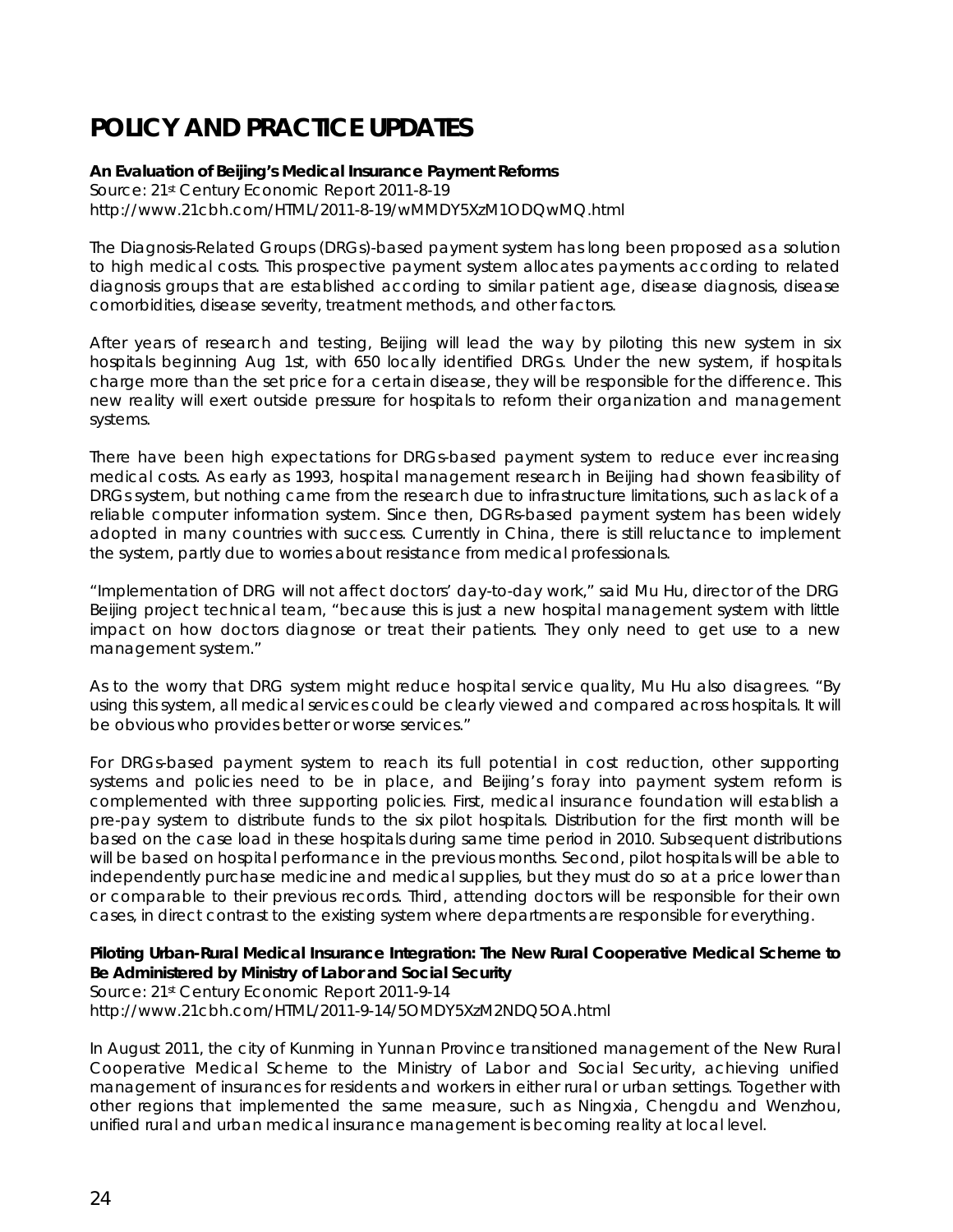According to Social Insurance Law implemented in July 2011, State Council will issue detailed blueprints for how to integrate urban-rural medical insurances. However, no document has been produced to date, and reform has been carried out at localities under their own initiative. Currently, the Ministry of Health still manages the New Rural Cooperative Medical Insurance Plan, while the Ministry of Labor and Social Security is managing urban residents and worker insurances. This dual management presents an obstacle to human resource movement between rural and urban areas, also urbanization. To truly integrate urban and rural insurances, all related agencies need to be combined and form a single responsible agency, to streamline human and material resources management and distribution.

#### **The "Obsolete" Essential Drug Policy: Some Provinces Reauthorize Non-listed Drugs**

Source: 21st Century Economic Report 2011-9-15 http://www.21cbh.com/HTML/2011-9-15/1NMDY5XzM2NDg1NA.html

While the central government continues to optimize the Essential Drug System, some provinces provide tacit approval for non-listed drugs to reenter the primary medical care system.

Anhui, the first province to adopt the Essential Drug System, recently allowed health care system to add drugs from New Rural Cooperative Medical Care and Medical Insurance catalogue, but not exceeding 15% of total expenditure. Shandong, Zhejiang and Jiangsu have already added nonlisted drugs to their health care systems.

The Essential Drug List was introduced in August 2009 and instructed primary health care systems to equip and utilize all 307 types of essential drugs listed. Ideally, only the listed drugs should be used. However, since its introduction, there has been continued feedback that the list could not meet local demands. According to a hospital administrator in Jiangsu Province, one secondary hospital utilizes 600 to 1000 types of medicine daily. If they strictly follow the Essential Drug System, some specialty departments could not continue their functions.

Even with the added drugs, the demands of primary health care system still could not be met, resulting in loss of patients and thus revenue. Many field experts suggest that local health care systems should be allowed to add non-listed drugs as their financial situations permit.

## **The Conundrum of "Zero Markup"**

Source: Finance 2011-9-13 http://magazine.caijing.com.cn/2011-09-13/110857233.html

During a recent conference organized by the Ministry of Public Health, the "Zero Markup" policy was called into question. Several provincial and city health departments requested modifications to the existing essential drug policy, including stopping "Zero Markup" practice.

The essential drug policy is a systematic approach that regulates production, wholesale bidding, distribution, sales, and patient use. Other than wholesale bidding, the "Zero Markup" sales strategy is the most essential component and could highly impact implementation of the entire policy. However, without an effective government reimbursement system, many primary care facilities sustained significant financial losses.

In Anhui, some primary care facilities separated their services into essential and specialized. On the essential service side, only drugs on the Essential Drug List are utilized with zero markup, while on the specialized side, additional drugs are used with markup, to increase revenue. In Beijing, "Zero Markup" was only strictly implemented for half a year. Facing significant patient and revenue loss, the policy was relaxed to include non-listed drugs with markup. If current policy is continued without modification, local primary care systems would be forced to implement their own changes.